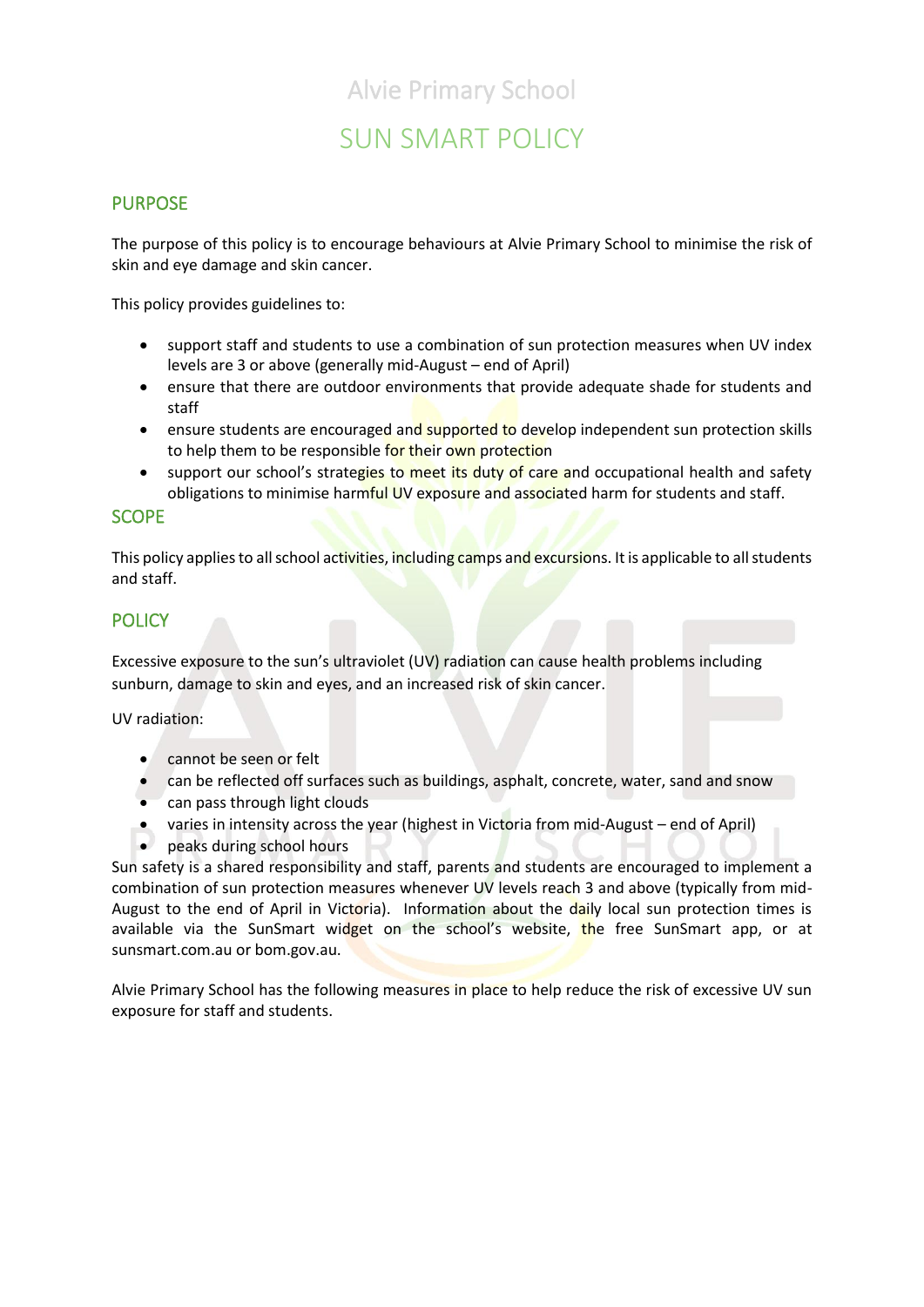# Alvie Primary School

# SUN SMART POLICY

#### Shade

Alvie Primary School will provide sufficient options for shelter and trees to provide shade on school grounds, particularly in places such as:

- The playground area
- where students congregate for lunch
- outdoor lesson areas
- popular play areas
- assembly area
- sporting ground/oval.

When building works or grounds maintenance is conducted at Alvie Primary School that may impact on the level of shading available to staff and students, a review of the shaded areas available will be conducted and further shading installed as appropriate.

#### Sun protective uniform/clothing

Alvie Primary School's school uniform and dress code includes sun-protective clothing, including:

- loose, cool, closely-woven fabric
- shirts with a collar and/or high necklines
- tops with elbow length or long sleeves
- longer style shorts and skirts
- rash vests or t-shirts for outdoor swimming activities
- broad-brimmed hats.

For Term 1 and term 4, all students **must** wear a sun protective hat that shades the face, neck and ears for all outdoor activities or on any other day when the UV levels reach 3 or above. Hats may also be worn for all outdoor activities outside of these terms, by parent or student choice.

Students are required to wear a school hat or another hat style that protects the face, neck and ears when outdoors, for example broad-brimmed, legionnaire or bucket. Students who are not wearing appropriate protective clothing or a hat may be asked to play in the shade or in a suitable area protected from the sun.

#### Sunscreen

Alvie Consolidated School encourages all staff and students to apply SPF30 (or higher) broadspectrum, water-resistant sunscreen daily whenever UV levels reach 3 and above. Sunscreen should be applied at least 20 minutes before going outdoors, and reapplied every two hours according to [manufacturer's instructions](https://www.tga.gov.au/book/4-labelling-and-advertising).